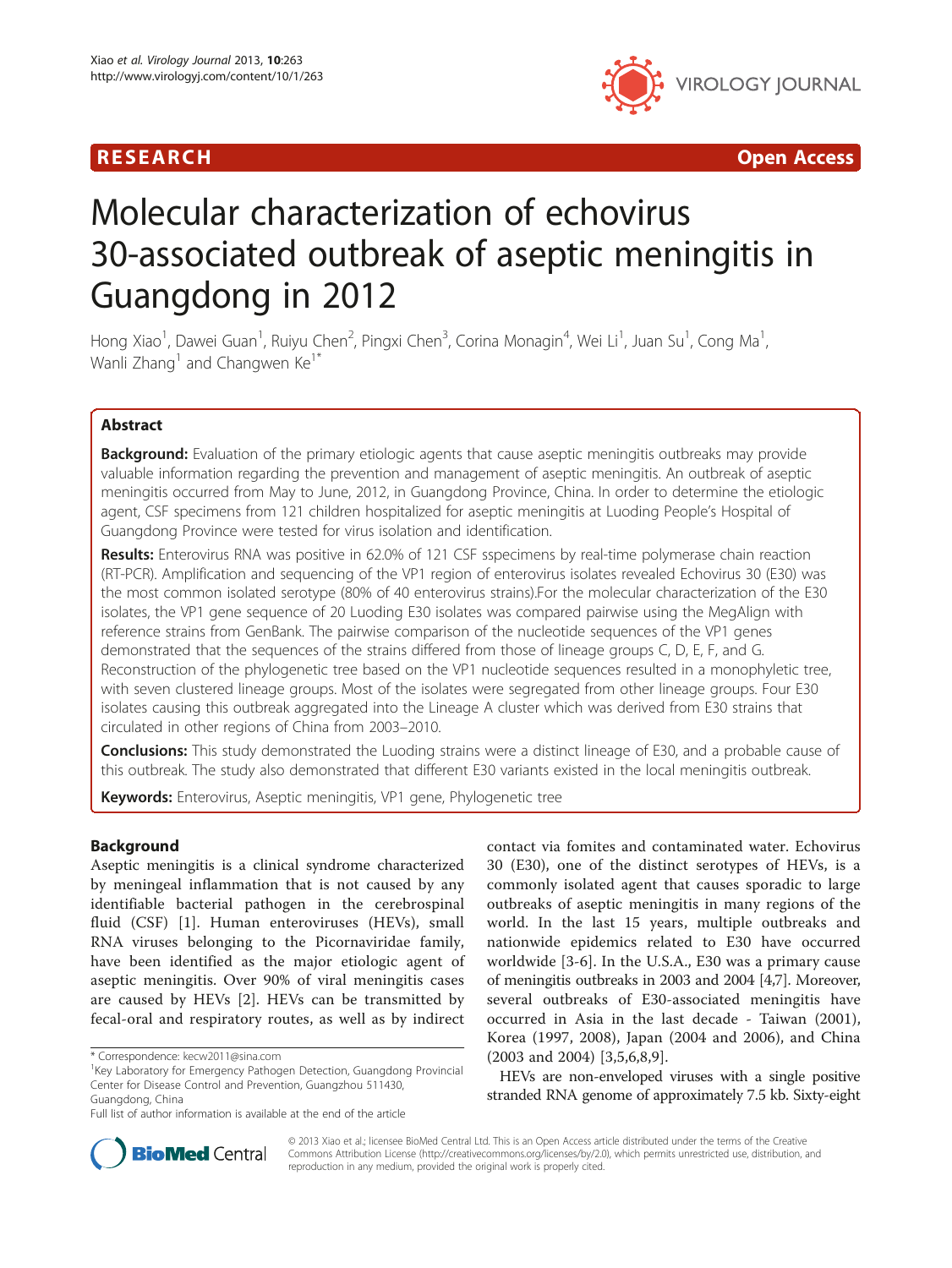distinct serotypes of HEVs have been identified among more than 90 serotypes [\[4](#page-7-0)]. These viruses are genetically classified into four species: HEV-A, HEV-B, HEV-C, and HEV-D, E30 belongs to the B species (HEV-B), HEV-B is the largest specie comprised of 58 conventional serotypes, including Echovirus  $1 \sim 7,9,11 \sim 21,24 \sim 27,29 \sim 33$ , coxsackie B $1 \sim 6$ , coxsackie A9 and newly identified viruses (enterovirus 69, enterovirus 73  $\sim$  75, enterovirus 77  $\sim$  88, enterovirus 93, enterovirus 97 ~ 98, enterovirus  $100 \sim 101$ , and enterovirus  $106 \sim 107$ ). Previous studies of the molecular epidemiology of E30 established four genotypes (designated 1 to 4) on the basis of VP1 sequences of 136 geographically dispersed E30 strains in 10 countries between 1956 and 1998 [[7](#page-7-0)]. Other researchers have studied the molecular epidemiology of 112 European isolates of EV30 and presented a different classification into three genotypes (designated 1 to 3) and subdividing the last genotype into four new subgroups (3a to 3d) [\[10](#page-7-0)]. But interestingly, researchers found that after 1977, the two genotypes comprising the prototype strain Bastianni and the oldest European isolates circulating before 1976 had apparently disappeared. Furthermore, the oldest lineages of the prevailing genotype had likewise disappeared [[10\]](#page-7-0). The genotype containing sequences after 1977 could be divided in sub-clusters. These subclusters showed a temporal relationship with each other. The currently circulating lineage displaced older ones in the late 1980s. Although the level of confidence of lineage clustering was lower, the temporal clustering resulting from the lineage clustering was very definite and many researchers use this classification to present the pattern of E30 evolution.

The capsids of HEVs are composed of four structural proteins (VP1, VP2, VP3, and VP4) and VP1-VP3 proteins are partially exposed on the capsid surface. The VP1 region, which is one of the main exposed regions of the viral capsids and the most variable region of the genome, provides the virus with distinct antigenic properties. In order to determine the genetic relationship between E30 isolates and any known enterovirus serotypes, the partial VP1 sequences have been compared with a database of complete enterovirus VP1 sequences of all E30 viruses. Additionally, phylogenetic analyses of sequence data of the VP1 region have been used extensively in molecular evaluations for epidemiology investigations [[11,12](#page-7-0)]. In previous studies based on VP1 sequence analyses, E30 has evidenced a pattern of monophyletic evolution in which lineage displacement is correlated with the temporal dynamics of strains of this serotype [[10,13](#page-7-0)]. E30 appears to circulate widely throughout Asia. Molecular characterizations are important to the epidemiology of E30; the determination of the VP1 sequences for isolated strains during an E30 meningitis outbreak may generate valuable information regarding enteroviral epidemiology. However, little information is currently available regarding the molecular characteristics of E30-associated aseptic meningitis in China. In this study, we reported an aseptic meningitis outbreak caused by E30, and evaluated the genetic diversity and molecular characteristics of the isolates via partial sequence analysis of the VP1 regions of the viral genome.

## Results

## The outbreak

Luoding City, between East longitude 111°03'08" to 111°52'44" and North latitude 22°25'11" to 22°57'34" is located in the central west region of Guangdong Province, with a modest subtropical monsoon climate and an annual average temperature of 22.10 degree Celsius.

During May 2012, hospitalization for aseptic meningitis increased markedly at Luoding People's Hospital in Guangdong. An epidemiological curve of Aseptic Meningitis based on the surveillance data from May to June, 2012, is shown in Figure [1](#page-2-0). The outbreak was characterized by two large peaks, which reached a maximum number of cases on May  $23^{\text{rd}}$  and May  $28^{\text{th}}$ . A total of 246 patients were diagnosed clinically. Seventyfive cases were confirmed by laboratory analysis. The majority of patients (90%) was younger than 14 years old and had been admitted to the pediatric department. The sex ratio of male to female was 1.24:1 (136:110).

## Enterovirus detection and molecular typing

Of 121 CSF samples, 75 (62.0%) were found positive for enterovirus RNA by real-time PCR. All 75 positive CSF samples were inoculated in RD and HEp2 cell lines for virus isolation; CPE was observed in 40 (53.3%).

All 40 isolates were typed molecularly. Sequencing and BLAST analysis identified strains as echovirus 30  $(E30)(n = 32)$  and  $E6(n = 8)$ . All the identified enterovirus isolates met the strain identification criteria with homologous serotypes including at least 75% nucleotide or 85% amino-acid homology between the enterovirus isolate and the reference strains in GenBank.

## Sequence analysis of VP1 gene

In order to analyze the genetic characteristics of E30, the sequences of 20 E30 strains isolated from aseptic meningitis patients were selected (patient information listed in Table [1\)](#page-2-0). The VP1 sequences of 20 isolates were determined and compared with 39 reference strains from GenBank database. The identity of the nucleotide sequence for the VP1 region within these isolates was high (> 90%) in the 324 bp. The 16 nucleotide sequences of 2012EM isolates differed from the Group A lineage of E30 isolated in China between 2003 ~ 2010. Pairwise comparison of the nucleotide sequences of the VP1 genes demonstrated that the sequences of the strains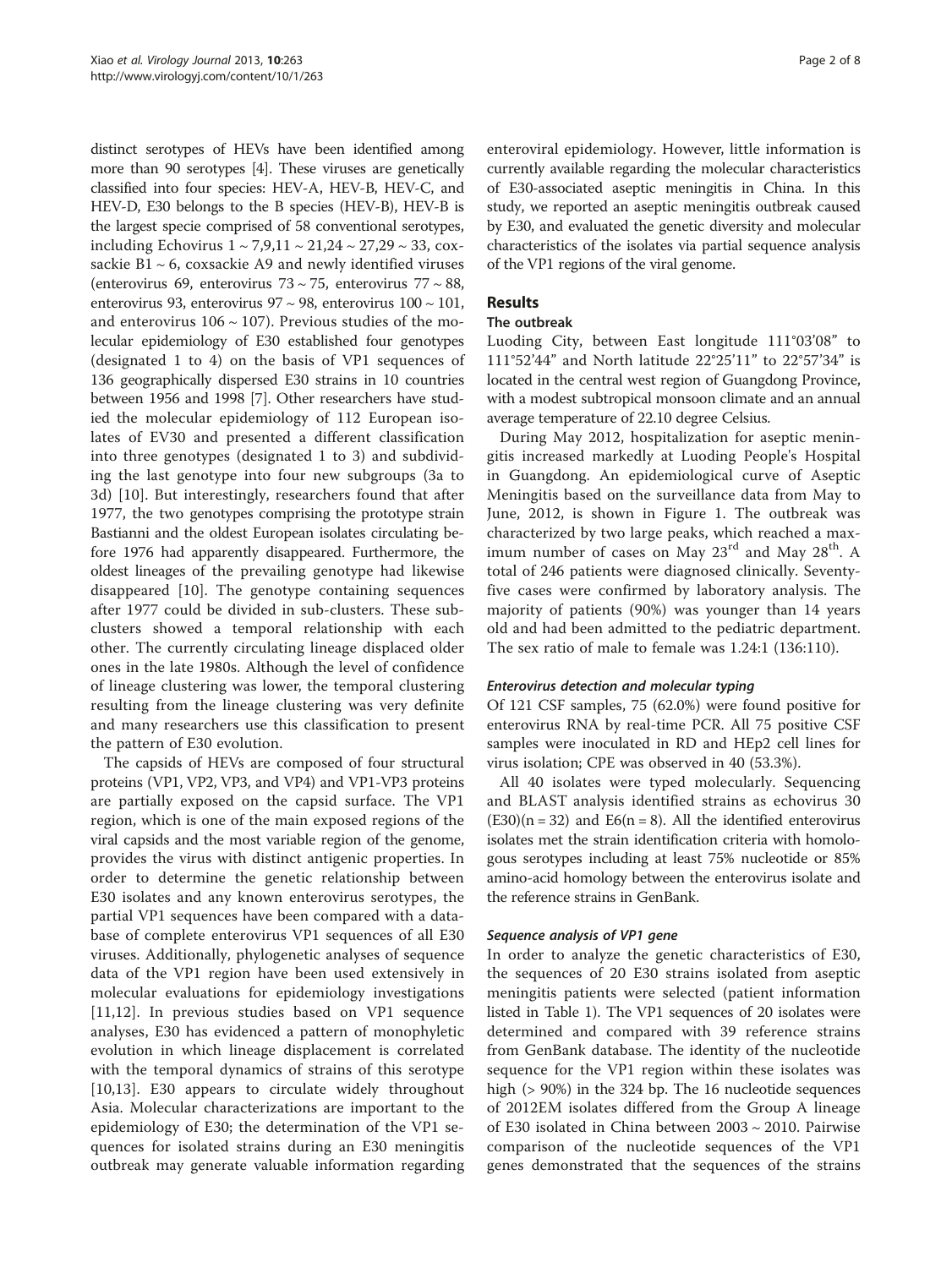<span id="page-2-0"></span>

differed from those of the isolates of lineage groups C, D, E, F and G (Figure [2](#page-3-0)). Nucleotide sequences encoding for VP1 (nt 2,627-2,951) were analyzed via the neighborjoining methods and trees were constructed using the MEGA software package, version 4.0. The reconstruction of the phylogenetic tree based on the VP1 nucleotide sequences of the isolates and the E30 reference strains

supported a monophyletic VP1 tree. According to the clusters formed via phylogenetic analysis, E30 was clustered into seven lineage groups. Sixteen isolates were segregated from the other previously reported lineage groups, thus suggesting that the strains were a distinct lineage of E30, and may plausibly have been the major cause of this outbreak.

|  |  |  |  |  |  |  | Table 1 E30 isolate used for phylogenetic analysis |
|--|--|--|--|--|--|--|----------------------------------------------------|
|--|--|--|--|--|--|--|----------------------------------------------------|

| <b>Isolation</b> | Sampling date | Specimen   | Patient age    | Clinical                  |
|------------------|---------------|------------|----------------|---------------------------|
| 2012EM1C1        | 20-May-2012   | CSF        | 8              | Headache, Fever, Vomiting |
| 2012EM3C1        | 20-May-2012   | CSF        | 7              | Headache, Fever, Vomiting |
| 2012EM4C1        | 20-May-2012   | CSF        | 8              | Headache, Fever, Vomiting |
| 2012EM11C1       | 21-May-2012   | CSF        | 7              | Headache, Fever, Vomiting |
| 2012EM57C1       | 21-May-2012   | CSF        | 9              | Headache, Fever, Vomiting |
| 2012EM66C1       | 23-May-2012   | CSF        | 10             | Headache                  |
| 2012EM77C1       | 25-May-2012   | CSF        | 12             | Headache                  |
| 2012EM87C1       | 25-May-2012   | CSF        | 12             | Headache                  |
| 2012EM99C1       | 27-May-2012   | CSF        | 11             | Headache                  |
| 2012EM103C1      | 28-May -2012  | <b>CSF</b> | 9              | Headache                  |
| 2012EM107C1      | 29-May -2012  | CSF        | 8              | Headache                  |
| 2012EM112F1      | 30-May -2012  | CSF        | 8              | Headache, Fever           |
| 2012EM113F1      | 31-May -2012  | CSF        | 5              | Fever, Vomiting           |
| 2012EM114N1      | 1-Jun-2012    | CSF        | $\overline{4}$ | Fever, Vomiting           |
| 2012EM128C1      | 3-Jun-2012    | <b>CSF</b> | 2              | Fever, Vomiting           |
| 2012EM130C1      | 3-Jun-2012    | CSF        | 2              | Fever, Vomiting           |
| 2012EM134C1      | 4-Jun-2012    | CSF        | 7              | Headache, Fever           |
| 2012EM135C1      | 4-Jun-2012    | CSF        | 5              | Fever                     |
| 2012EM151C1      | 8-Jun-2012    | CSF        | 9              | Fever                     |
| 2012EM166C1      | 8-July-2012   | CSF        | 7              | Fever                     |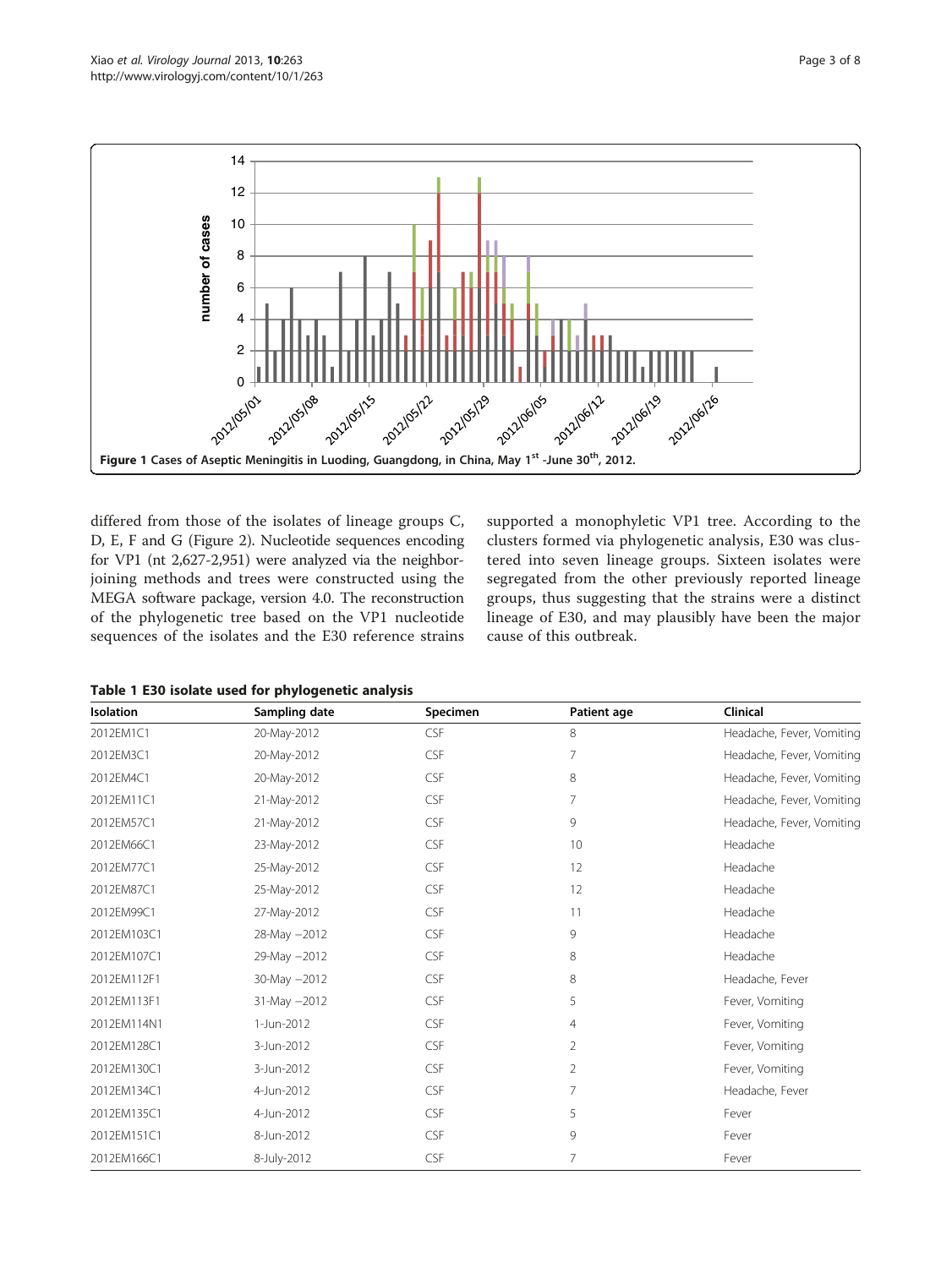were analyzed via the neighbor-joining methods and the tree was constructed using the MEGA (version 4.0, software package). The nucleotide position is relative to the sequence of Bastianni strain of E30 prototype; Luoding E30 strains are marked using the symbol; The bracketed regions indicate Lineage, marked with A, B, C, D, E, F, G.

2012EM1C1  $\bullet$  2012EM103C1 2012EM57F1  $\bullet$  2012EM134C1 B  $\bullet$  2012EM135C1 2012EM99C1  $\bullet$  2012EM66C1 66 35  $0.2012EM130C1$ 2012EM112F1  $\bullet$  $28$ 2012EM113F1 . 2012EM114N1 **KOBE** 99 Sewage 22-0338.seq 203-00 ca59-3107 G 100 ca57-3907  $\vdash$  $0.02$ Figure 2 Phylogenetic analysis of 2012 Luoding isolates and reference strains of E30. Part nucleotide sequences of VP1 (nt 2,627-2,951)

<span id="page-3-0"></span>PUMCH526May07 17891 BYE02  $27$ 8477 BYE98  $\overline{a}$ 16034net97 52 mb85-6325 or83-5081 or82-4162 1090fin85 21330net86 ca67-3911

 $35$ 

60

 $\overline{A}$ 



**Bastianni** 99 GX10-05<br>GX10-08

M183jap98

 $\mathsf{c}$ 

ca73-3110

 $\Delta$ 

2012EM11C1 2012EM107C1

2012EM87C1  $\bullet$  2012EM128C1 2012EM166C1

99 N3108-TW-01

Kor08-ECV30-19cn

 $-$  N2252-TW-01

Ė

D

99

178-04

me80-2015 ca79-3116

 $-$  nv82-3853  $\bullet$  2012EM4C1  $\bullet$  2012EM77C1 106-YN-2006AFP

E30.2010Linyi.092ST  $\bullet$  2012EM3C1 ● 2012EM151C1 PUMCH7497Aug08

95

94

180-YN-2006AFP 116-YN-2006AFP **FD JS03 73** 

**14125 UKR00** 10331 AZE99 13726 RUS00

**SD03-TA-3** SD03-ZQ-51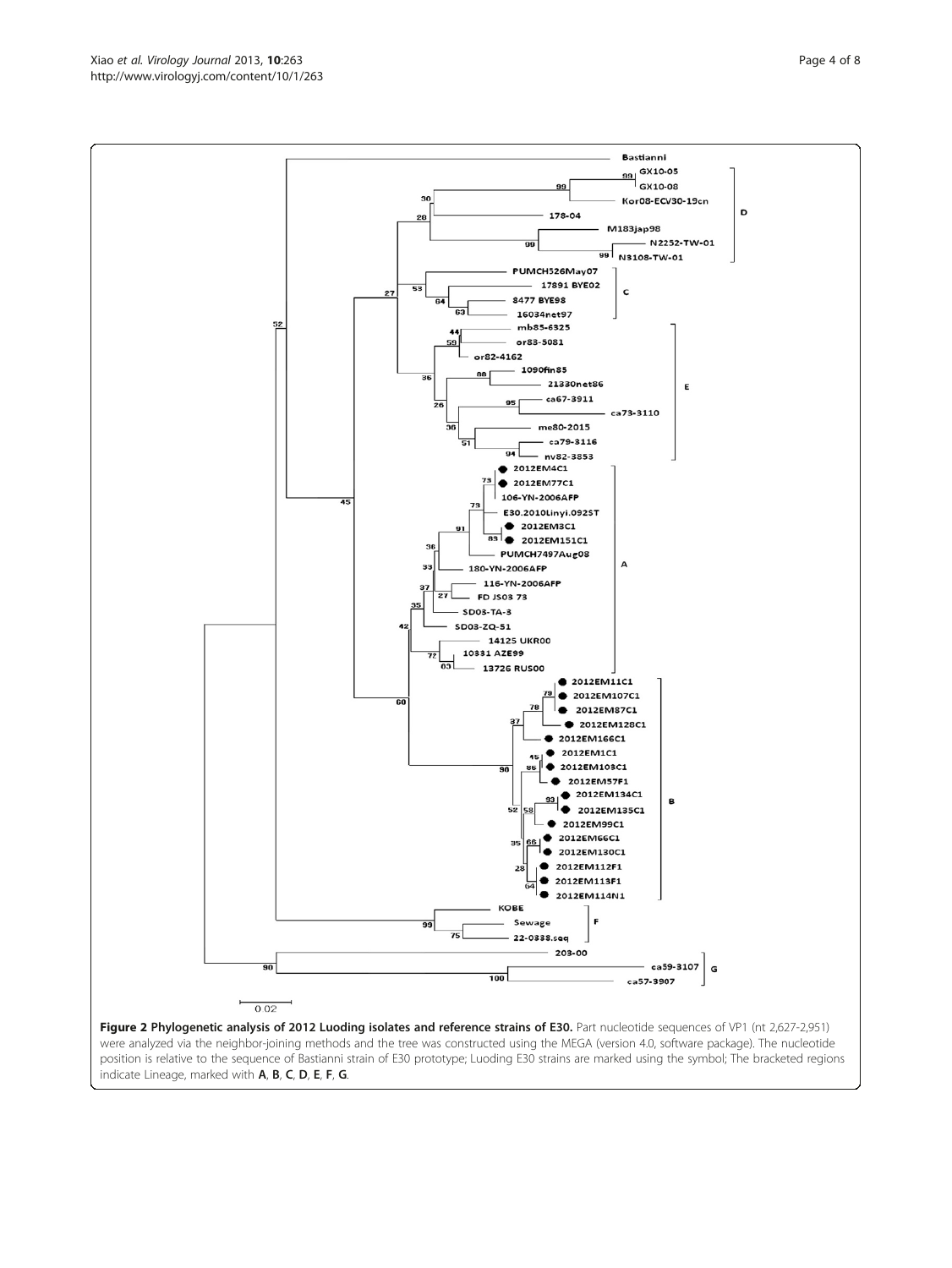

## Analysis of VP1 amino acid sequence

The BC loop within the VP1 region was identified as crucial for the reactivity of type-specific antibodies. Almost all of the isolates harbored substituted amino acids within VP1 BC loop region (Figure 3). On the amino acid sequence comparison of VP1, sixteen Luoding strains of the Lineage B were substituted L for F at the 122 amino acid position. The 2012EM128C1 isolate was substituted at the 133 amino acid position (T133I), the 2012EM151C1 isolate was substituted at the 136 amino acid position (S136F), and two Luoding strains of the Lineage B were substituted L for M at the 110 amino acid position (Figure 3).

## Discussion and conclusion

Echoviruses were initially isolated from stools samples of asymptomatic individuals in 1951 and many researchers have asserted that echoviruses are associated with a variety of human diseases, including asymptomatic infections, febrile illness, aseptic meningitis, and severe diseases in newborns. E30, a member of the HEV-Bs, has caused a number of outbreaks of aseptic meningitis in many different countries. Several outbreaks of E30-associated meningitis have been reported in Asia over the past decade [\[2](#page-6-0),[3,5,6,9\]](#page-7-0). E30 is receiving increasing attention in China as well. Zhao et al. reported an outbreak of aseptic meningitis associated with E30 in Jiangsu Province in 2003 [[6\]](#page-7-0). E30 was also found to be involved in several outbreaks of aseptic meningitis and hand-foot-andmouth disease in the neighboring provinces (Zhejiang and Shandong) [[8\]](#page-7-0). E30 appears to be widely circulating in these regions and understanding its pathogenesis and molecular epidemiology will have important public health implications. In this study, we observed that, during the period from May to June of 2012, hospitalized patients with aseptic meningitis increased at the Luoding People's Hospital. In our etiologic analysis, E30 was the principal isolate from 121 children hospitalized for aseptic meningitis, which suggests that E30 was in fact the main etiologic agent of this outbreak.

Many previous studies have demonstrated the genetic diversity among strains of the E30 serotype [[6,13](#page-7-0)]. Molecular investigations based on VP1 sequence analysis demonstrated that the genetic diversity of E30 has been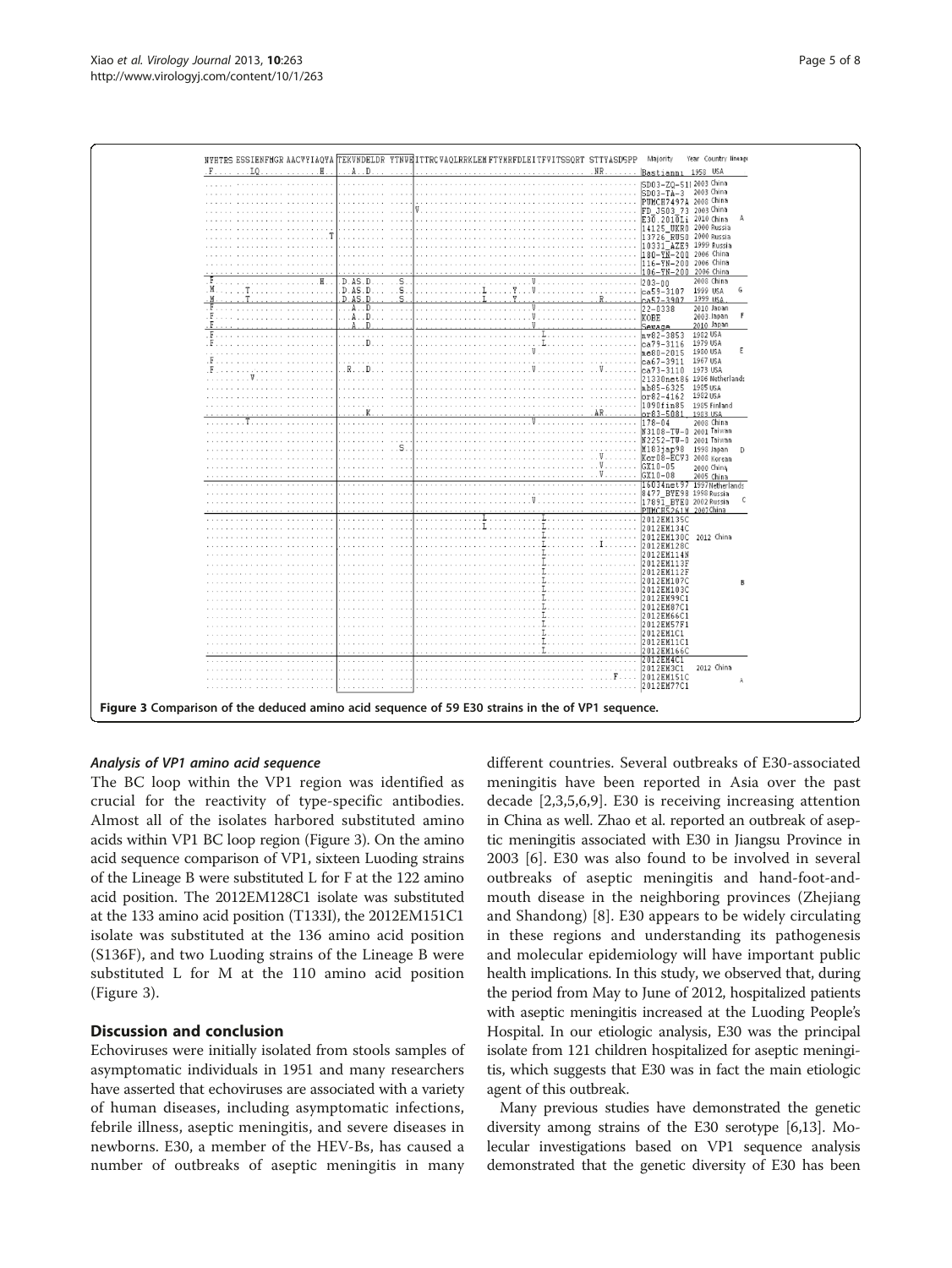characterized by sequential displacements among multiple genetic variants [[4\]](#page-7-0). Point mutations of E30, which have been associated with meningitis outbreaks, involve substantial genetic diversity in the gene encoding for the VP1 polypeptide [\[5](#page-7-0),[14,15\]](#page-7-0). Whereas previous molecular epidemiological investigations have suggested that different E30 variants can exist among circulating strains in local meningitis outbreaks and that a given variant can be associated with several outbreaks in distant geographical areas, each outbreak was generally associated with only one or a few viral variants [[10\]](#page-7-0). Recent phylogeography investigations of human E30 have demonstrated that viral lineages were closely related to the time period in which they were isolated [[4,6,13\]](#page-7-0). In the United States, Canada and Europe, some researchers found that the genotype composed of the two oldest isolates (1975–1976) seems to have disappeared and representatives of the prototype Bastianni cluster were not seen. The genotype containing sequences after 1977 could be divided in subclusters or lineages. To study of the molecular epidemiology of E30 in China, a total of 59 E30 VP1 sequences were analyzed, including prototype Bastianni strain, 5 Russian sequences (1998–2002), 4 Japanese sequences(1998–2010), 2 Netherland sequences (1986,1997), 1 Finland sequence (1985), 10 Amercian sequences (1967– 1999), 2 Taiwan sequences (2001), 1 Korean sequence (2008) and 13 Chinese previous reported sequences (2000–2010). The 13 Chinese strains were isolated from five different regions (Zhejiang, Jiangsu, Yunnan, Shandong and Guangxi). The reconstructed VP1 tree showed that the majority of E30 isolates causing this outbreak aggregated into the tight cluster of Lineage B, which was different from E30 strains that circulated in other countries in 1958–2008 and in China from 2000– 2010. Only four E30 isolates causing this outbreak aggregated into the Lineage A. But all these E30 isolates causing this outbreak weren't belonging to the two oldest isolates genotype (Bastianni and M183jap98).

The virus-encoded RNA-dependent RNA-polymerase shows a high error frequency, which is due to the lack of a proof-reading mechanism. As a result, viruses exit as mixtures of genetic variants or quasispecies. In addition, homologous intertypic and intratypic recombination occurs frequently between RNA strands of the same or different enterovirus serotype. As a result, numerous genetic lineages, so called genotypes, of any given enterovirus serotypes circulate worldwide [[10,13](#page-7-0)]. Recombination frequency was tightly correlated with VP1 divergence, the VP1 phylogenies represent a much better approximation of the evolutionary history of the E30 serotype than other regions and allow time of origin and differentiation of structural gene regions to be more easily inferred [[16](#page-7-0)]. The genetic diversity of E30 provided us with different classifications of the genetic variants of E30. Our

phylogeographic investigations of human E30 have demonstrated that seven viral lineages, A-G, were closely related to the time period in which they were isolated and the temporal clustering resulting from the lineage clustering was very definite. The A lineage E30, which was initially isolated in the Community of Independent States in 1999, caused aseptic meningitis outbreaks in the Chinese provinces of Zhejiang, Yunnan and Shandong from 2003–2010. The D lineage E30 circulated throughout Japan in1998, Taiwan in 2000–2001, Korea in 2008 and Guangxi Province of China in 2000 and 2005. E30 does not seem to be geographically restricted to certain regions, as a given lineage circulates in different regions of the world simultaneously.

Owing to the paucity of information regarding the VP1 sequence of E30 isolated in China before 2000, we were only able to assess genetic diversity among E30 strains isolated in China from 2000 to 2010. Comparisons of VP1 amino acid sequences also demonstrate that a distinct lineage B of most of the E30 strains isolated from Guangdong in 2012 differs from the E30 strains isolated previously in Asia. Only a few of the strains (4 strains) identified with the E30 strains isolated previously in China. Some researches considered E30 differs from other enteroviruses. The molecular epidemiology of E30 may relate to influenza virus epidemiology, where prevailing lineages displace the less established lineages on the basis of immune escape, and a single lineage at a time appears to circulate around the world. A lineage displacement could be considered to be antigenic drift in E30 epidemiology [\[6](#page-7-0),[9,13\]](#page-7-0). The BC loop within the VP1 region was identified as crucial for the reactivity of type-specific antibodies [\[17\]](#page-7-0). In our study all of the Luoding isolates harbored substituted amino acids within the BC loop region, but sixteen Luoding isolates of the Lineage B appeared to have substitution at 122 (F122L). This substitution was suggested as a reason of occurrence of lineage displacement and the antigenic drift.

In conclusion, the present report demonstrated that the Luoding strains were a distinct lineage B of E30, and a probable cause of this outbreak. Different E30 variants and other serotype echoviruses co-circulated in the same area and caused meningitis. It is necessary to establish an enterovirus molecular surveillance system in China in order to gain a better understanding of viral transmission and evolution.

## Materials and methods

## Clinical samples and patients

An epidemic of encephalitis in Luoding which is an economically less developed areas of Guangdong Province was reported by Guangdong Provincial Center for Disease Control and Prevention (GDCDC) from May to June 2012.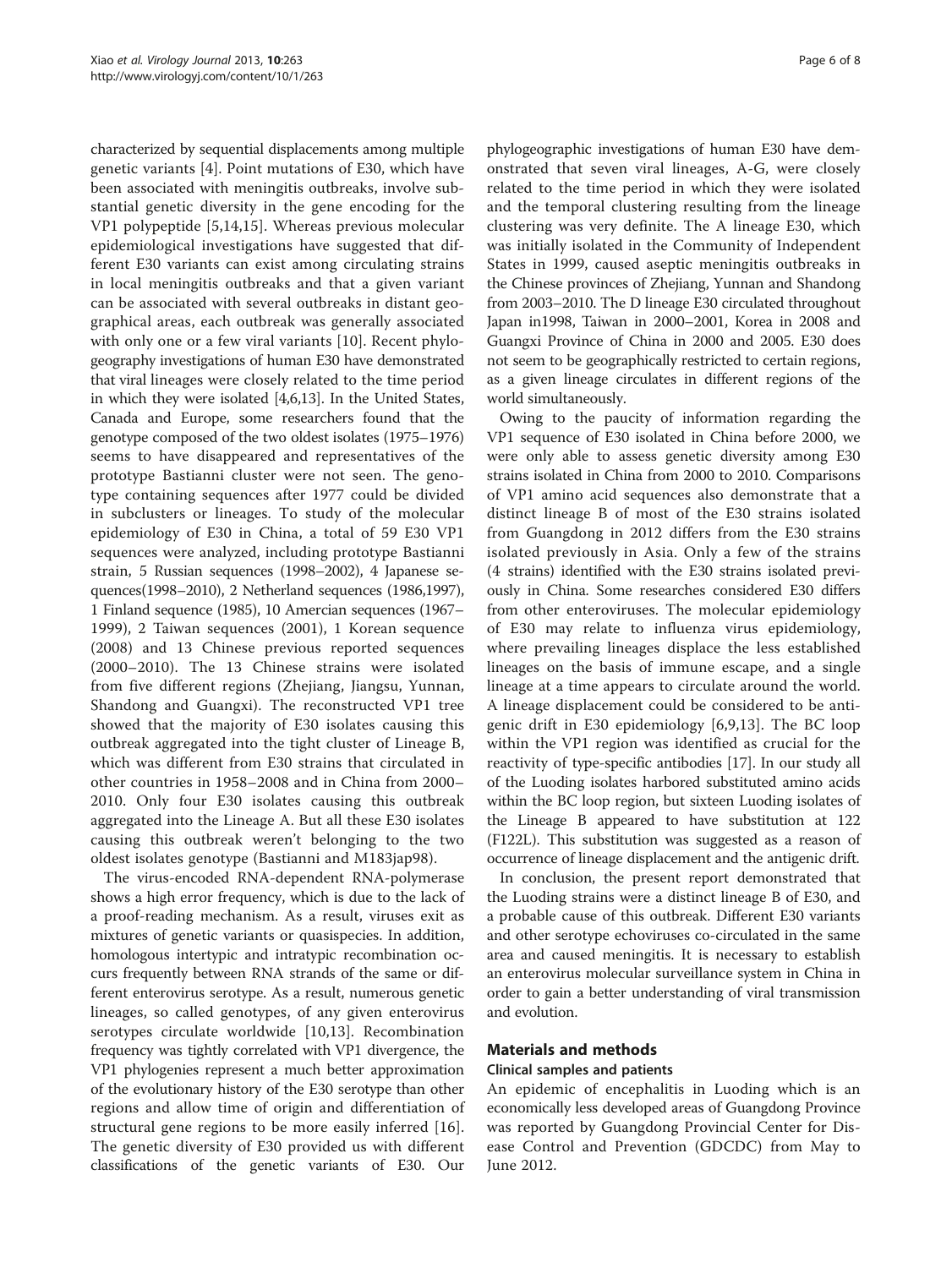<span id="page-6-0"></span>121 cerebrospinal fluid (CSF) specimens were collected from children (age  $\leq$  14 years) with symptoms of encephalitis, were collected at the time of admission to Luoding People's Hospital. The CSF specimens were immediately transported and stored with proper cold chain storage in the laboratory, and stored at −70°C until further use. A case of encephalitis was defined as fever with altered sensorium lasting more than 24 h with  $\geq 1$  of the following symptoms: fever, seizures and CSF pleocytosis, with neuroimaging finding indicating parenchymal involvement. The dominant clinical manifestation of this epidemic was high-grade fever, altered sensorium, convulsions and meningeal signs. For the use of these CSF samples, written informed consents from all participants (their parents or legal guardians) involved in survey were obtained. The study was approved by the ethics committee of the Guangdong Provincial Center for Disease Control and Prevention, and was in compliance with the Helsinki Declaration.

## Enterovirus detection by one-step Real-time PCR

RNA was extracted from CSF with QiaAmp viral RNA kit (Qiagen, Hilden, Germany). In summary, 200 μl of prepared CSF or virus culture were treated with 200 μl of guanidine hydrochloride extraction buffer containing 28 μg/ml of carrier RNA, followed by alcohol precipitation. The precipitates were applied to the QIAamp MinElute column, and the viral nucleic acid was absorbed onto the silica gel membrane. The pellet was then re-suspended in 50 μl of RNAase-free water.

Enterovirus detection was processed in the one step real-time PCR, Real time PCR was conducted in an ABI7500 Fast Real-Time PCR System (Applied Biosystems Inc., USA) using a Diagnostic kit for Enterovirus RNA Real-time reagent (bioPerfectus technologies, China). According to the instructions, Fluorescence signals were measured every cycle at the end of the annealing step. A real-time PCR amplification plot of typical "S" and  $Ct \leq 35.5$  indicated that the sample was positive for enterovirus, otherwise the amplification plots were not typical "S" or  $Ct > 35.5$  indicating that the sample was negative.

## Virus isolation and molecular typing

Virus isolation from the positive samples was performed in human rhabdomyosarcoma cells (RD) and human epithelium larynx (HEp 2) cell lines. When complete cytopathic effect (CPE) was observed, culture supernatants from positive samples were collected and stored at −70°C until use.

Molecular typing of enterovirus isolates was performed by semi-nested real-time reverse-transcriptase-polymerase chain reaction (RT-PCR) amplification of the VP1 region of the virus genome using the AN88 and AN89 primers as described earlier [\[18\]](#page-7-0). The amplicons were separated by 2% agarose gel electrophoresis, purified with the QIAquick PCR Purification Kit (QIAGEN, Hilden, Germany), and sequenced on the ABI Prism automated sequencer by 3100 Genetic Analyzer (Applied Biosystems) with the same primers (AN88 and AN89).

## Phylogenetic analysis

Molecular identification of each isolate was done by pairwise comparison of the VP1 amplicon sequence with a database of all EV serotypes using the BLAST program ([www.ncbi.nlm.gov/BLAST\)](http://www.ncbi.nlm.gov/BLAST) from GenBank. Strains that had the highest nucleotide similarity (at least 75% identical in VP1 sequence) belong to the same serotype [\[19](#page-7-0)]. Multiple sequence alignments with the respective reference strain sequences were generated with the Clustal W program [\(www.ebi.ac.uk/clustalw](http://www.ebi.ac.uk/clustalw)). A phylogenetic tree was computed using the neighbor-joining method with bootstrap 1000 replicates in MEGA 4.0 software [\(www.](http://www.megasoftware.net) [megasoftware.net](http://www.megasoftware.net)).

#### Abbreviations

HEVs: Human enteroviruses; E30: Echovirus 30; CSF: Cerebrospinal fluid; RT-PCR: Real-time reverse transcriptase PCR; RD: Human rhabdomyosarcoma cells; HEp 2: Human epithelium larynx; CPE: Cytopathic effect.

#### Competing interests

We confirm that the manuscript has been read and approved by all named authors and that there are no other persons who satisfied the criteria for authorship but are not listed. We further confirm that the order of authors listed in the manuscript has been approved by all of us. We further confirm that any aspect of the work covered in this manuscript that has involved human patients has been conducted with the ethical approval of all relevant bodies and that such approvals are acknowledged within the manuscript.

#### Authors' contributions

HX performed the experiment, data analysis and prepared the manuscript; CK designed the study and prepared the manuscript; DG data analysis and performed the real-time PCR experiments; WL, JS, CM and WZ performed the virus isolate experiment; RC and PC coordinated and provided the collection of patient materials; CM revised the manuscript. All authors read and approved the final manuscript.

#### Acknowledgements

This study was financial supported by 12<sup>th</sup> five-year-major-projects of China's Ministry of Public Health. Grant No: 2012zx10004-213 and by the PREDICT Surveillance Animal-Human Interface Project of GVF. Grant No: Gvf:06-09-057-02. Benefitted from intellectual developments (or contributions) from the PREDICT project of the United States Agency for International Development (USAID) Emerging Pandemic Threats Program.

#### Author details

<sup>1</sup>Key Laboratory for Emergency Pathogen Detection, Guangdong Provincial Center for Disease Control and Prevention, Guangzhou 511430, Guangdong, China. <sup>2</sup> Luoding Center for Disease Control and Prevention, Luoding 527221, Guangdong, China. <sup>3</sup>Luoding People's Hospital, Luoding 527221, Guangdong, China. <sup>4</sup>Metabiota, San Francisco, California 94104, USA

#### Received: 18 March 2013 Accepted: 20 August 2013 Published: 23 August 2013

#### References

- 1. Irani DN: Aseptic meningitis and viral myelitis. Neurol Clin 2008, 26:635-655.
- 2. Sawyer MH: Enterovirus infection: Diagnosis and treatment. Semin Pediatr Infect Dis 2002, 13:40–47.